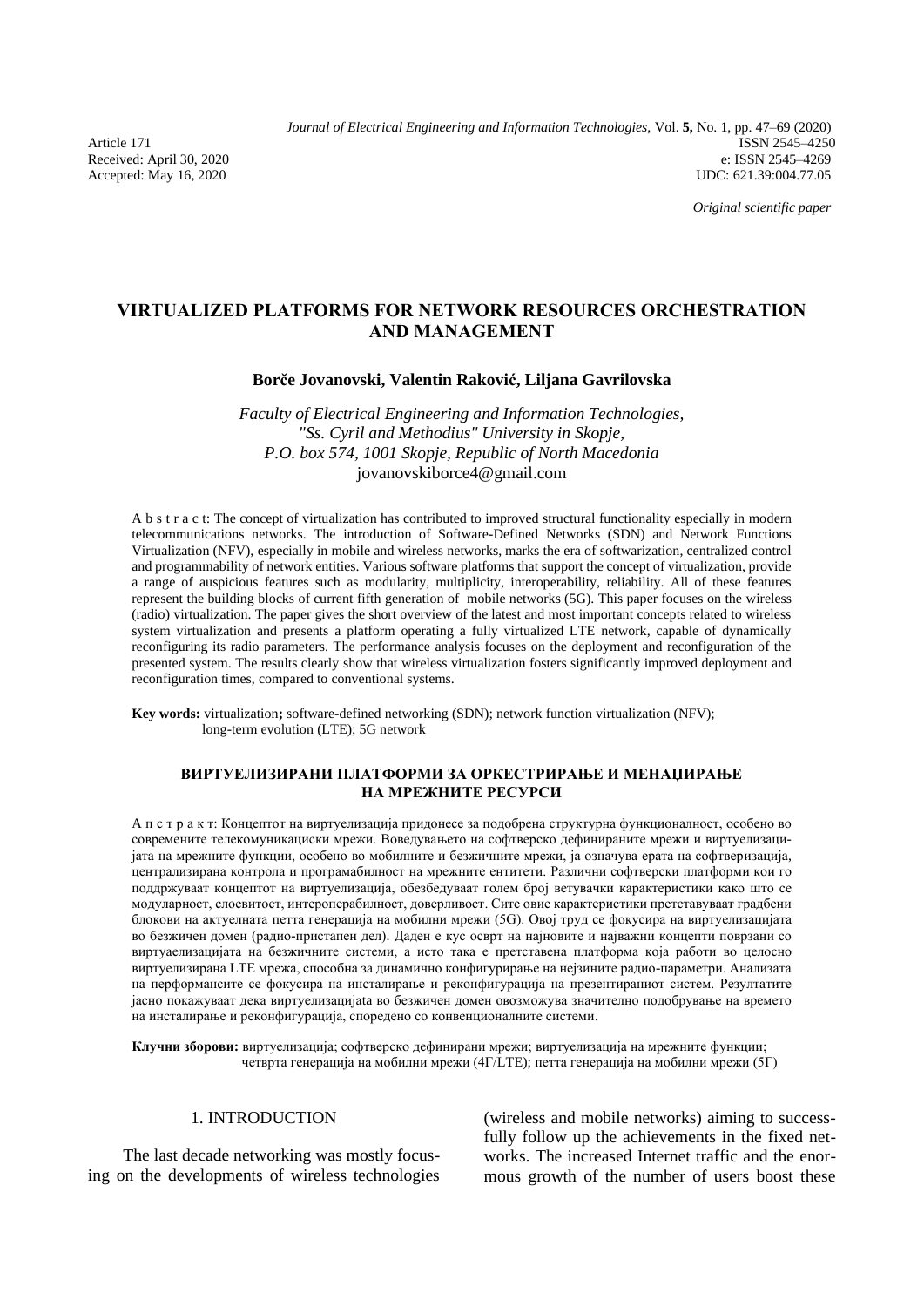developments, making the conventional way of managing networking and resources allocation in current networks inappropriate. Therefore, it was necessary to develop a concept that would respond appropriately to these problems. One solution was to introduce the virtualization techniques [1], [2], [3] in the networking paradigm.

The emerging demanding networking environment has introduced a several novel concepts such as Software-Defined Networking (SDN) [4], [5], and Network Function Virtualization (NFV) [6], [7], that introduce, a separation of control from data plane, enabling the control plane to be implemented as software running on a standard server.

Virtualization and software-based control fosters swift and dynamic reallocation of the network resources. Furthermore, centralizing the pool of resources, i.e. cloud-mediated environments (Cloud computing) [8], [9], enables even more efficient resource management and orchestration.

The next generation of mobile networks (5G) is based on the aforementioned concepts (their expansion and upgrading), and provides support for more radio access technologies (cellular, Wi-Fi and fixed), more services (broadband Internet), massive growth of machine type of traffic and time critical machine type of traffic, variety of networks and service operators [10]. An integral part of these complex network`s architecture is the use of Virtual Machines (VMs) [11] and Containers [12] that provide, improvements in communication, security, integrity, and increased speed of information transmission, while reducing the costs of network maintenance.

The paper provides an overview of the current State-of-Art in wireless network virtualization, specifically focusing on the most prominent solutions, Open Source MANO and Open Network Automation Platform, for NVF and network slicing. Moreover, the paper elaborates the practical implementation (demo platform) of a fully virtualized Long Term Evolution (LTE) mobile system based on the core concepts of Open Source MANO. The developed demo platform is capable of dynamic and onthe-fly reconfiguration, providing some possible solutions towards the future wireless networking. A novel algorithm developed as a script in the JavaScript programming language, and working in the open source environment Nodejs represents the reconfiguration capabilities. The focus of this script is to reconfigure the base station parameters in real time, by polling real-time data regarding the system performances and behavior. The performance analysis and the presented results demonstrate the proper operation of the developed reconfiguration script and justify the benefits of container-based virtualization.

The paper is organized as follows: Section 2 presents a theoretical explanation of the concept of virtualization as a major transition driver towards the fifth generation of mobile networks. Section 3 highlights the characteristics and benefits of SDN and NFV implementation. Section 4 focuses on containerization, comparing virtual machines with containers, as well as understanding their advantages and disadvantages, Section 5 presents the practical implementation and appropriate performance analysis and Section 6 concludes the paper.

# 2. VIRTUALIZATION IN WIRELESS **NETWORKS**

Virtualization as a core component of the transition between the conventional networks and the new generation of mobile networks can be defined as a novel paradigm where hardware and software are being decoupled. The purpose of implementing this concept comes from the inability of traditional architecture to serve multiple applications that use separate software at the same time, resulting in increased operating and capital costs. Therefore, the introduction of the virtualization layer into the network architecture allows operation in a multi-tenant fashion where a number of different applications can operate concurrently (Figure 1).



Fig.. 1. Traditional architecture vs. virtual architecture [1]

This provides a range of benefits: efficient use of server resources, high availability, power saving and installation space, less cooling power, simple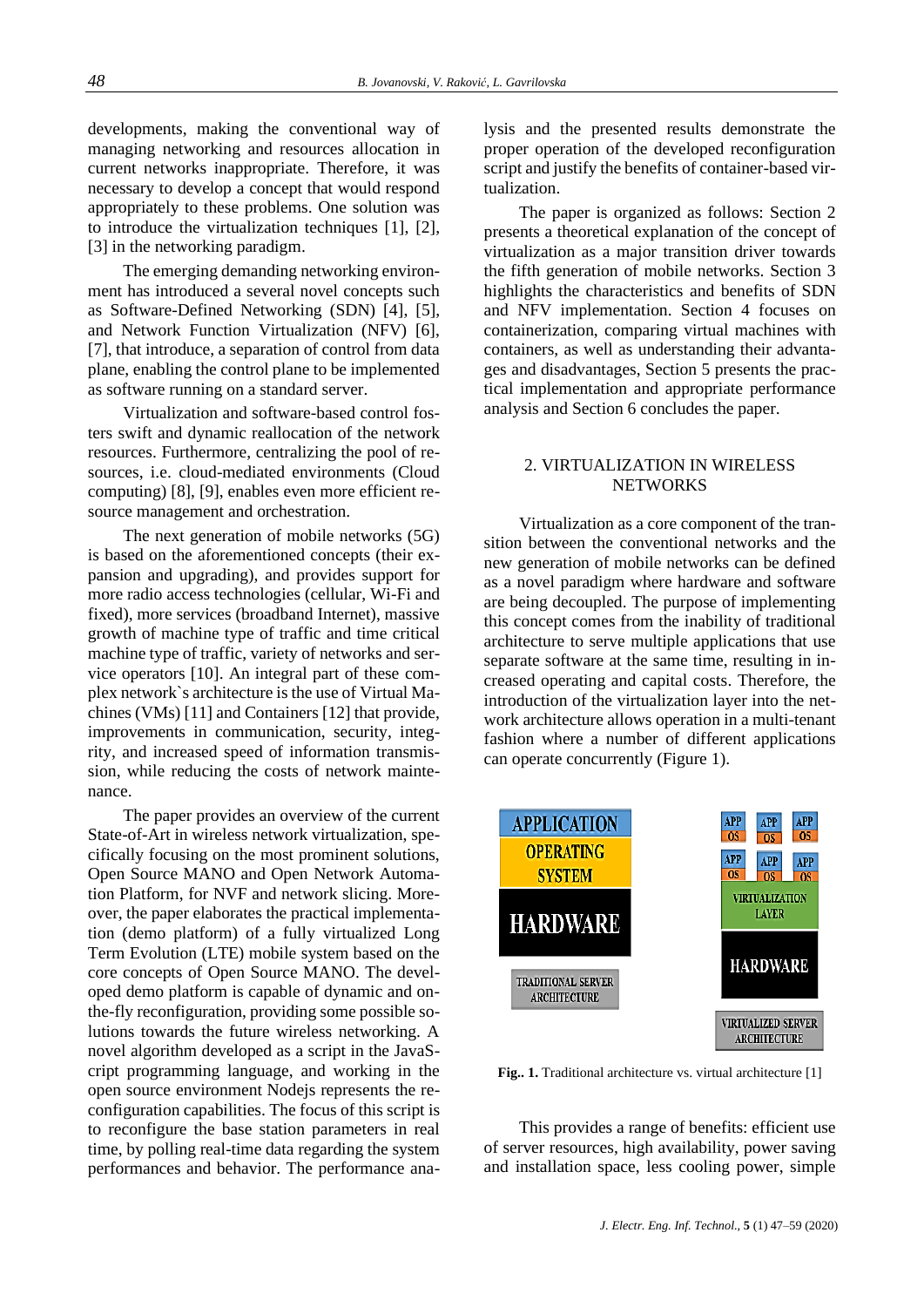management, fast and easy commissioning, scalability, compatibility with a range of hardware platforms, automation and simplification upgrades.

Virtualization has three features that make it recognizable:

- **Partitioning** a large number of applications and operating systems are supported over the virtual layer that facilitates the uniform sharing of available resources.
- **Isolation** each operating system together with the appropriate running application represents a separate virtual machine that runs on its host machine isolated from the others. If during the event one virtual instance fails, it does not affect the work of the others.
- **Encapsulation** enables the virtual machine to be stored as a single file that can be easily identified later, in terms of the services it provides.

The implementation of the network virtualization has started with wired networks. The idea continues towards the virtualization of wireless networks. Even more complex, these developments are based on potential to improve the spectrum utilization and to create new services. The *wireless network virtualization* [13] is following the exponential growth of number of users and aims to be designed to support billions of users' devices and to include new wireless services for cellular systems and the Internet of Things (IoT). This type of virtualization combines different wireless networks with different access technologies and network-based (infrastructure-based and infrastructure-less) technologies that facilitate efficient convergence, sharing and abstraction. Currently, there is no unified and universal architecture for wireless network virtualization available for commercial use (such as, Universal Virtualization, Cross-infrastructure Virtualization, Limited Intra-infrastructure Virtualization).

Moreover, wireless virtualization can be performed using cross-platform and intra-infrastructure applications, spectrum levels and (cloud) computing levels. Thus, wireless network virtualization has the potential to alleviate the problem of artificial spectrum depletion and offer new services to support huge wireless domain subscribers, for future generations of wireless systems. The following section will describe the main features of the focal technologies related to network virtualization, SDN and NFV.

## 3. SDN AND NFV IN A SHELL

This chapter shortly highlights the main SDN and NFV features. Even being distinct technologies they complement each other in fostering flexibility in network deployment and operation.

## 3.1. *Software defined networking*

The software defined networking (SDN) [14] offers a new approach to network programming, control, transformation and management of heterogeneous dynamics that emerges through appropriate *open source interfaces*. The general idea is based on installation of a more cost-effective controller that manages the network, despite the rigid configuration of any devices and interfaces at a lower level. This concept offers separation of *control* from *data* plane. The organization dedicated to promotion, development and standardization of SDN is the Open Network Foundation [15]. The providers of software platforms for implementation are: Cisco, Juniper, Open Source, VMware, Radware, Tail-f, Open-Flow, onePK, LISP, OTV BGP flowspec, Open-Stack, Contrail, Yang.



**Fig.. 2.** SDN network architecture [4]

Figure 2 presents a high level SDN network architecture. The overall design includes solutions for building, architecture designing, managing multiuser cloud-based services, structuring and operating a data center with virtualization applications and different vendor-specific components, including high availability solutions and virtualized backups, integrating data center with MPLS network service etc.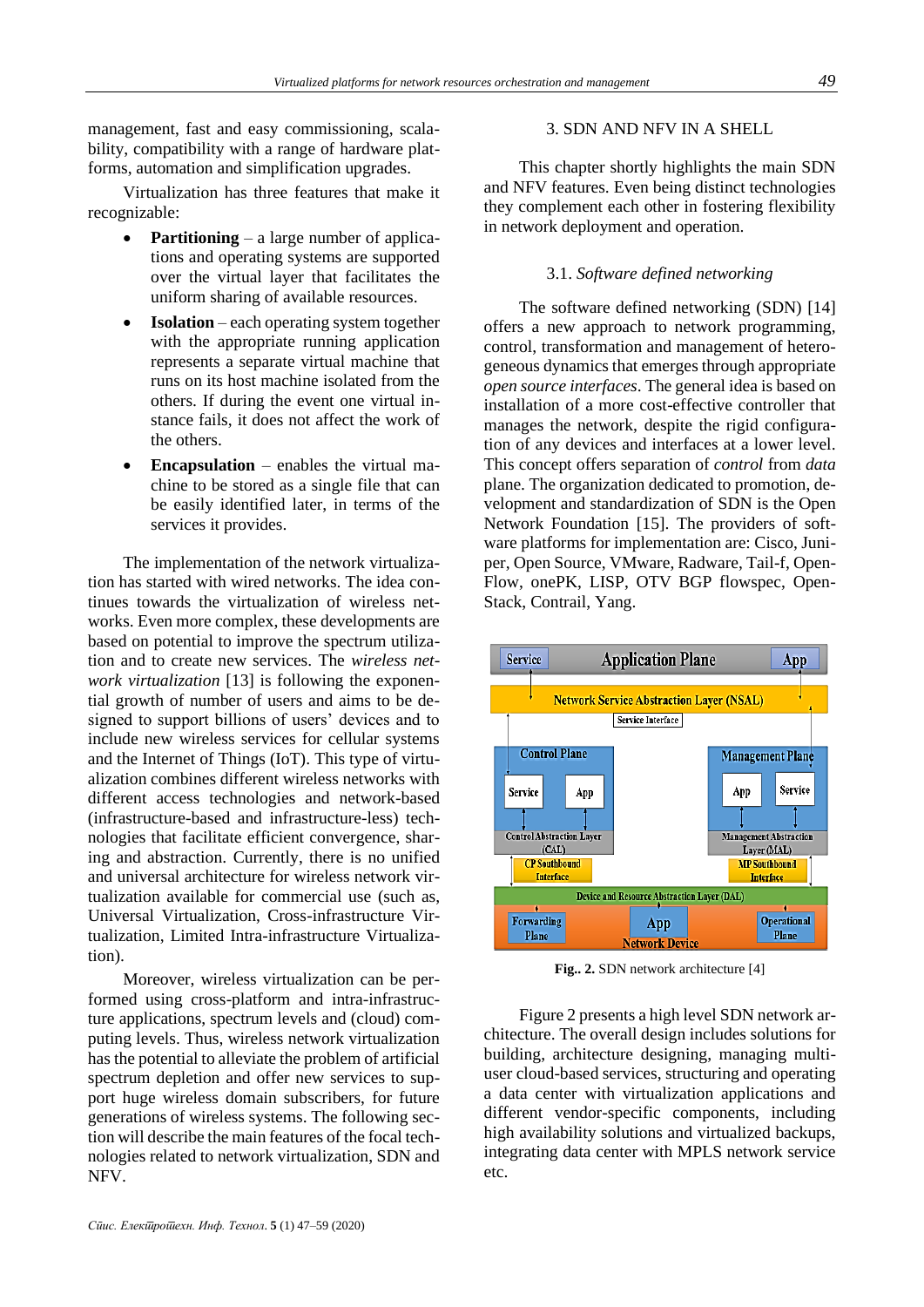This SDN structure provides emerging *microservices* and *macro-services* existing in the control and the management sections. Compared to conventional virtual machines, the macro-services are more efficient, can increase the agility in software development, introduce automated process deployment, resilience and scalability. The micro-services are modular and can be used to build and manage the SDN and NFV services. Compared to virtual machines, the micro-services can increase the latency that disrupts the development of interconnected software applications. The main disadvantages of the micro-services can be addressed with the deployment of full stack virtual machines. In case of virtual machines, the interfaces for the network components interoperability need to be well configured and programmable. They can be proposed by some particular protocol – using some local processor communication (LPC), a remote protocol, an open standard defined protocol, etc.

This concept is beneficiary regarding: drastic reduction of CAPEX and OPEX to the equipment providers themselves, simplification of network configuration, behavior optimization of the network capacity, easy upgrades, etc.

## 3.2. *Network function virtualization*

The Network Function Virtualization (NFV*)*  separation of the hardware components from the software, allowing them to be upgraded as separate entities in order to overcome the problem of interoperability [16]. The NFV represents a virtualization type where the network functionalities are independent of the hardware where they operate. The NFV can address a number of the emerging requirements, also important for 5G development and implementation.

The NFV enables separation of the software from the hardware and allows independent evolution of both entities strictly separating their upgrades and maintenance. In addition it provides flexibility in sharing of network resources and enables usage of the same physical infrastructure for implementation of different services. The NFV also fosters the dynamic performance scaling depending on the conditions (e.g. current traffic load) to achieve the appropriate capacity.

The NFV ensures flexible resource sharing using the same physical architecture for implementation of different services. Figure 3 depicts an NFV example for *Customer Premise Equipment – CPE,* and its virtual counterpart *vCPE* (*virtual Customer*  *Premise Equipment*), with possible NFV implication for redefining the network access port.

This particular organization of network devices and appropriate resource allocation allows reducing the cost of network equipment and energy consumption (the possibility of reusing standard equipment for multiple purposes), reducing the time to appear on the market (Time to Market) through the minimization of the innovation cycle. It also allows: the possibility of targeted deployment of services based on geographical location or type of user; the opportunity to open the market to the academic community and smaller companies; configuration optimization in almost real time (using the capability of standard servers and memory to perform consumption management).



**Fig. 3**. Implementation of CPE in relation to vCPE [6]

The NFV realizations can be performed with almost any equipment offered by the manufacturers related to software implementations mentioned in the SDN section. The next sub-section describes the complete structure of NFV and such implementation. There exist many solutions that utilize the NFV paradigm. The most notable ones are the Open Source MANO (OSM) and Open Network Automation Platform (ONAP). Moreover, the presented virtualized LTE system builds upon the generic architecture of OSM and its interfaces. Specifically, the communication between the virtualized LTE system and script.sh is based on the generic definitions of the Os-Ma interface. The remainder of this section elaborates these both solutions.

## 3.2.1*. Open source MANO implementation*

The open source MANO platform [17], [18] facilitates the drivers for network architecture presentation and configuration, drivers of how information is transmitted, and ways of communicating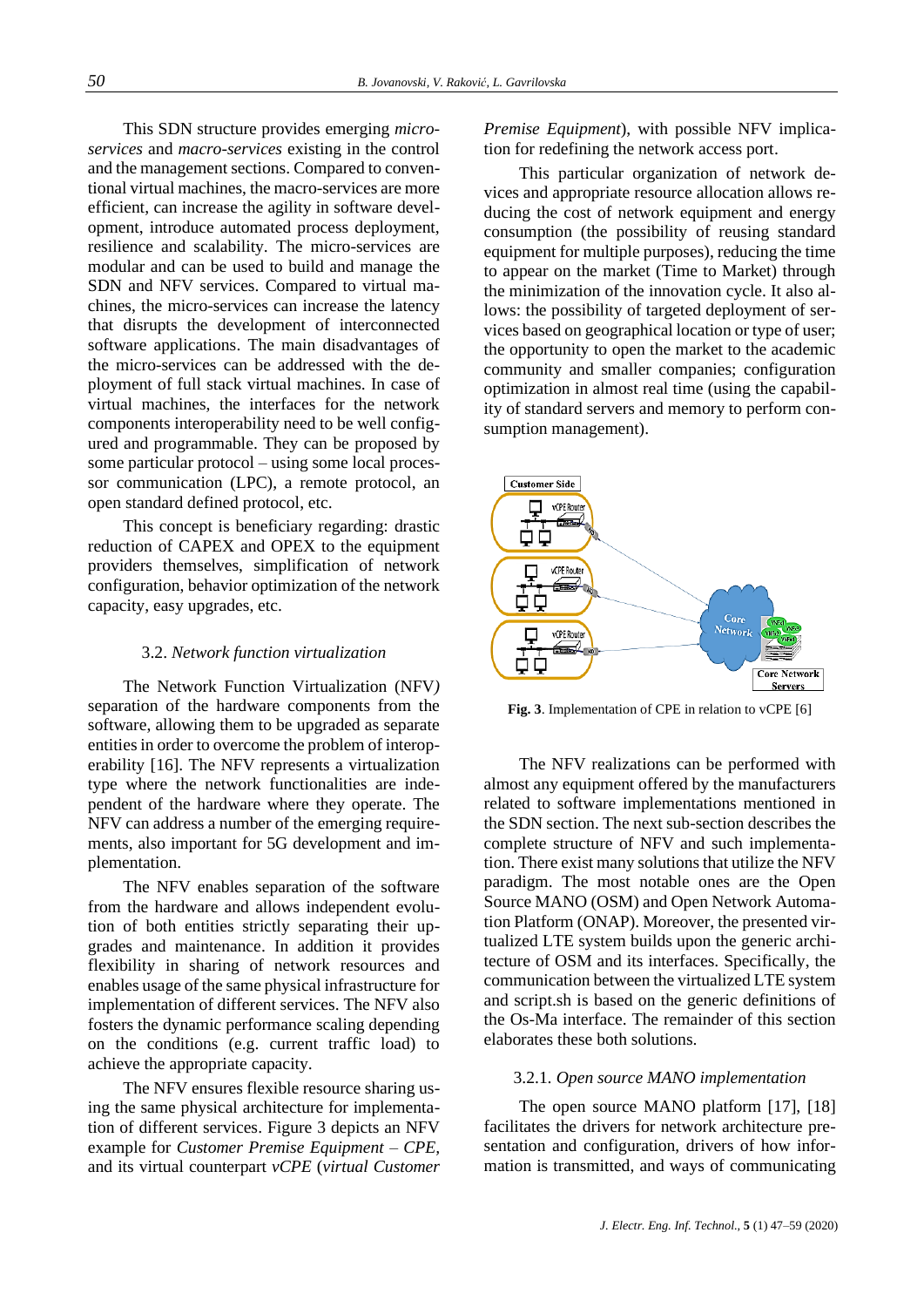between the entities on wireless and mobile networks. OSM fosters swift and efficient approach for commercial NFV deployment, and enables possibilities for novel and modular network upgrades. This platform is an ETSI (European Telecommunication Standards Institute) project aiming to introduce standardization approach and define the specifications and requirements for the NFV technologies.



**Fig. 4**. Upgraded NFV architecture – OSM [18]

Figure 4 illustrates the design of the OSM architecture with components responsible for communication and resource allocation. The lower block represents the infrastructure platform *NFVI (Network Functions Virtualization Infrastructure)* where the hardware resources are passing over the virtualization software layer and have all the features of virtualized functions. The second block (the middle layer) called *VNF (Virtualized Network Function)* allows these network functionalities to be deployed according the appropriate requirements. The block called *NFV Management and Orchestration* is the most important in the MANO platform. It includes the overall logic of the platform, with extremely reliable functions used to manage and monitor components, recover the system, provide effective security and serve all requirements.

The simplification of the performance and functions within the structures themselves is based on the multi-layered approach, where everyone knows their function and performs the assigned task. The MANO architecture enables abstraction,

monitoring, modularity and simplicity. It consists of three modules: *the NFV Orchestrator*, *the VNF Manager*, and *the VIM (Virtualized Infrastructure Manager)*.

Mutual communication among the structure`s entities is established through software-configured interfaces that take care of traffic flow, resource sharing, and are system drivers, e.g. in the event of an emergency (due to congestion or request for more resources to perform certain functions). If the system requires more resources than specified in the specification, additional interfaces can be opened up to fill the gap instead of adding resources to the existing interface. This is because the interface that allocates the appropriate resources (connecting the orchestrator to the OSS/BSS system) is parsimonious and basically does not allow the new allocation of more resources than specified in the specification. Also during the emergency situations opening a new interface is allowed. To avoid cluttering the architecture of interfaces or congestion, communication through the interfaces to and from the VNF Manager can be represented by a proxy server and all communication is carried out with containers and virtual machines.

The overall idea of this concept and the introduction of additional functionalities went through several stages known as Release sections. There are total of six finalized OSM Releases, and one draft version (OSM Release SEVEN). The latest versions of OSM [19], enables novel concepts such as endto-end network slicing [20] and provides possibilities for integration into the fifth generation of mobile networks (5G) [21]. The latest Releases and the concept of Network Slicing are shortly introduced in the following subsections.

## 3.2.1a. *OSM Release SIX and SEVEN*

OSM Release SIX [22] is characterized by facilitating the management of more complex services, aiming to expand the possibilities for creating more network service`s operations. It provides the support for edge platform enabling end-to-end active service and slice orchestration from edge to core. This release also covers the expansion of the Service Assurance (SA) framework, which enables control, storage and response to a much larger set of events and conditions.

The OSM Release SIX expands the range of technologies already supported by the OSM (new connectors have been developed for FOG05 edge clouds, VMware's vCloud Director 9.5, public clouds, etc.). Accordingly, there is an upgrade of the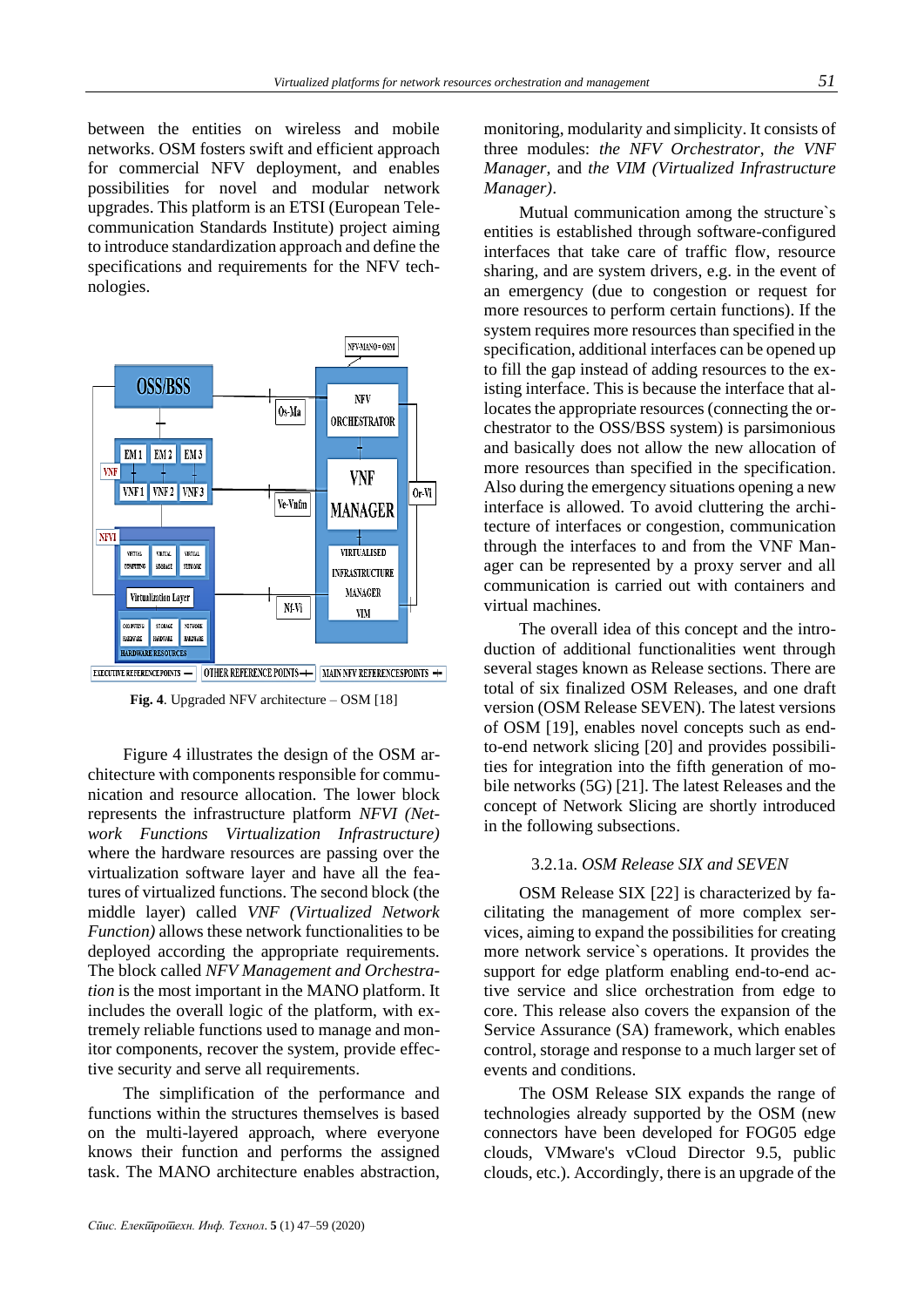set of connectors already used in earlier releases designed to support the EPA (Enhanced Platform Awareness) and the additional attributes (addition of multi-segment networks).

All these enhancements lead to a more flexible operator's experience, with an improved control over orchestration roles (fine-grained control of operations per role and project), and better real-time feedback to the operator, along with various improvements to ease VNF on boarding and testing phases.

OSM Release SEVEN [22] is characterized by bringing cloud-native applications for NFV deployments, enabling OSM to manage more than 20,000 Kubernetes applications already existing, with no need for any translation or repackaging.

This Release extends the OSM SDN framework to support next-generation SDN solutions by providing higher-level primitives, increasing the number of options available to support I/O-intensive applications. The SDN plug-in and inter-hub add-on models have been consolidated, and the management, addition and maintenance of the SDN jacks have been greatly simplified. Release SEVEN brings great enhancements designed to enhance the overall user experience and interoperability choices. It includes the improved VNF configuration workflow, which enables much faster and more complex operations, that support additional types of infrastructure, such as Azure and VMware's vCD 10, complementing previously available options (VIMs -based-OpenStack-based VIMs, VMware VIO, VMware vCD, AWS, Fog05 and OpenVIM).

Several existing OSM versions, include OPEN BATON (Fraunhofer FOKUS), ONAP (The Linux Foundation) and, OpenStack Tacker. However, the OSM is still on top as a compatible offering due to limited activities, poorly structured components, or appearances of holes in the architecture. It does not mean that it cannot be overcome by some new appearing concepts. There are various MANO implementations of real solutions in terms of its architecture. Some of them include: POSENS [23], 5GTA-NGO [24], T-MANO (SK-Telecom Korea implementation) [25].

#### 3.2.1b. *Network slicing*

The Network Slicing is one of the most important contributions of the OSM Release FIVE [26]. Its main purpose is to provide *end-to-end functionality covering all network segments*. It enables the simultaneous deployment of a large number of resources in terms of logical, autonomous and nondivisible components so that they can function on a common infrastructure platform. The management of the resource allocation is based on the flexibility and the requirements of the network services (Figure 5). Additionally, the OSM Release FIVE supports Artificial Intelligence (AI) and enables the network to subscribe to different services at the same time without interfering with each other [27].



**Fig. 5**. 5G network slicing [27]

Some of the transient issues related to Network Slicing, and even to business justifications of Network Slicing, may disappear if the final specifications carefully follow the principles of cloud environments. As a result, the advantages and disadvantages of Network Slicing cannot be justified during its current development stadium.

## 3.2.2. *ONAP platform architecture*

The ONAP platform facilitates network virtualization [28], [29] and provides manufacturers with independent capabilities to design, create and manage the life cycle of network services. It also provides a unified vendor-specific operating framework, policy-driven service design, management, analytics and life cycle management for large-scale workloads and services. With ONAP, network operators can synchronously orchestrate the physical and virtual network`s functions. This approach enables operators to take advantage of existing network investments and solutions, while at the same time, the openness and ubiquitous acceptance of ONAP by major network providers around the world accelerates the development of the VNF ecosystem.

The ONAP community also defines solutions for key use cases, such as 5G, BBS, CCVPN, Voice over LTE (VoLTE) and vCPE, which the user community expects to download immediately. Testing these solutions with a variety of open source com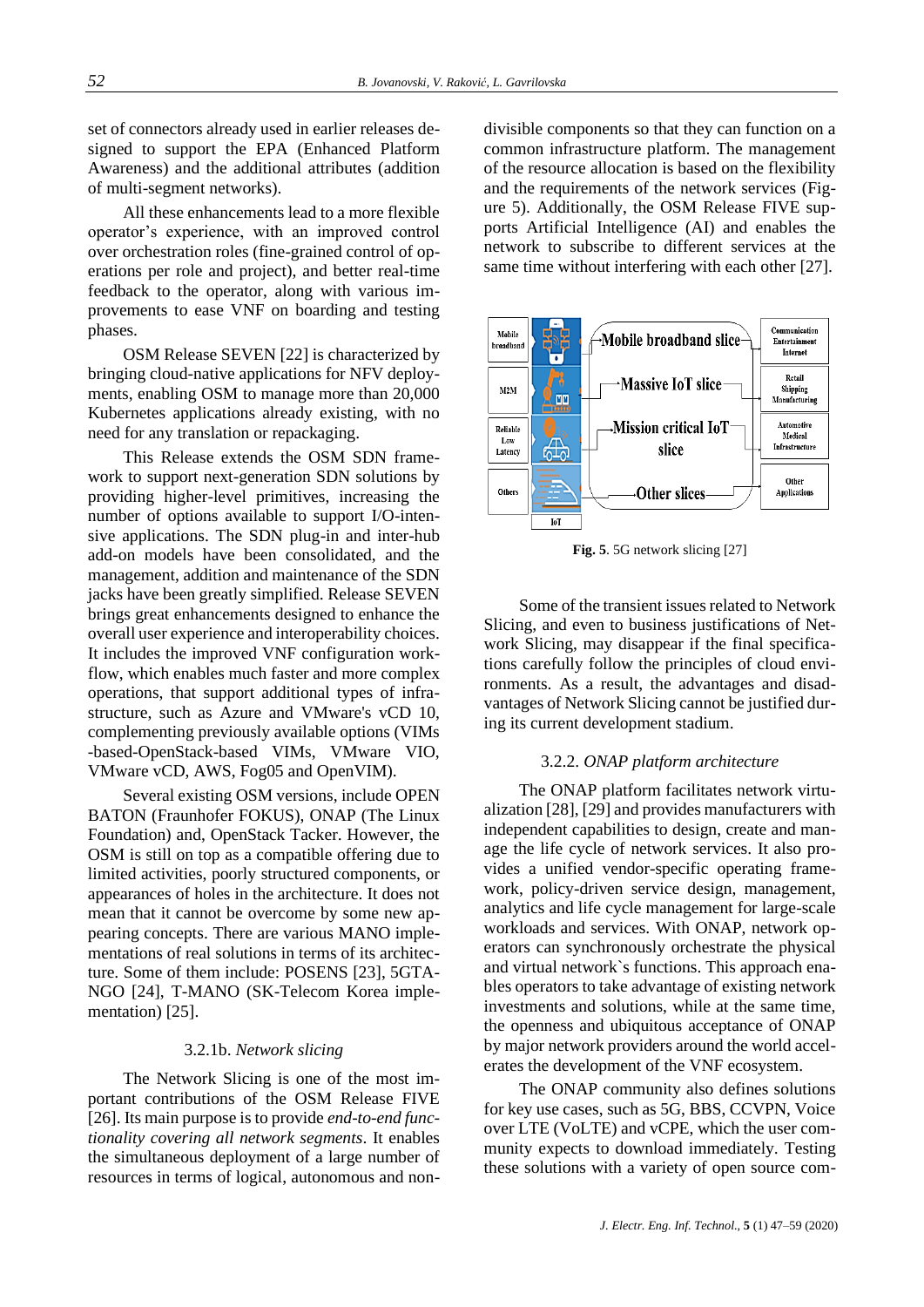mercial network elements during the development process, enables ONAP platform developers to have real-time feedback on in-progress code, and guarantees a trusted framework that can be quickly adopted by other users like the final release.



**Fig. 6**. ONAP platform architecture (Dublin Release) [29]

Figure 6 presents a high-level view of the ONAP architecture with its micro-services-based platform components. As a cloud-native application that consists of numerous services, ONAP requires sophisticated initial deployment as well as post-deployment management. The ONAP Operations Manager (OOM) is responsible for orchestrating the end-to-end life cycle management and monitoring of ONAP components. It is integrated with the Microservices Bus, which provides service registration/discovery and support for internal and external APIs and key SDKs. OOM uses Kubernetes to provide CPU efficiency and platform deployment. In addition, OOM helps enhance ONAP platform maturity by providing scalability and resiliency enhancements to the components it manages.

The platform provides tools for service designers as well as a model-driven run-time environment, with monitoring and analytics to support closedloop automation and ongoing service optimization. Both design-time and run-time environments are accessed through the Portal Framework, with rolebased access for service designers and operations personnel.

The run-time environment executes the rules and policies distributed by the design and creation environment, as well as the Controllers that manage physical and virtual networks. The Active & Available Inventory (A&AI) component provides realtime views of a system's resources, services, products and their relationships with each other. In a fast-moving environment with rapid deployment and teardown of virtual resources, this real-time monitoring and mapping is critical to service assurance. The run-time service execution components are in constant communication with the closed-loop automation modules, which provide real-time monitoring, analytics, alarm and event correlation, etc. These modules, in turn, provide up-to-the-moment intelligence about existing services to service designers, who may see opportunities to fine tune them, or replicate high-performing portions of deployed services in creating new ones.

The design-time framework provides a comprehensive development environment with tools, techniques, and repositories for defining and describing resources, services and products. This includes policy design and implementation, as well as an SDK with tools for VNF supplier packaging and validation.

The following section will present the main facilitators of NFV, with respect to the virtualization process.

## 4. VMS AND DOCKER CONTAINERS IN MODERN TECHNOLOGIES

The novelties and innovations of today's applications and their development are represented by container-based virtualization and virtual machines, which is one of the most used in Cloud Computing technology. This concept is driving the development of newer technologies that is gaining momentum. *Containers*, also known as operating system virtualization, are used to launch and run the distributed applications. They can be considered as super minimalist virtual machines that do not operate through a hypervisor. The containers themselves are presented as portable interfaces for applications uploading, along with all libraries, and configuration files. They allow applications to run safely in different environments with operating system and physical infrastructure abstraction. Containerized applications share the host OS kernel with other containers and the readable part of the operating system. Inside the containers we have a task that needs to be performed and the appearance of microservices. Depending on the situation on the network, the containers can be deleted, modified or, upgraded.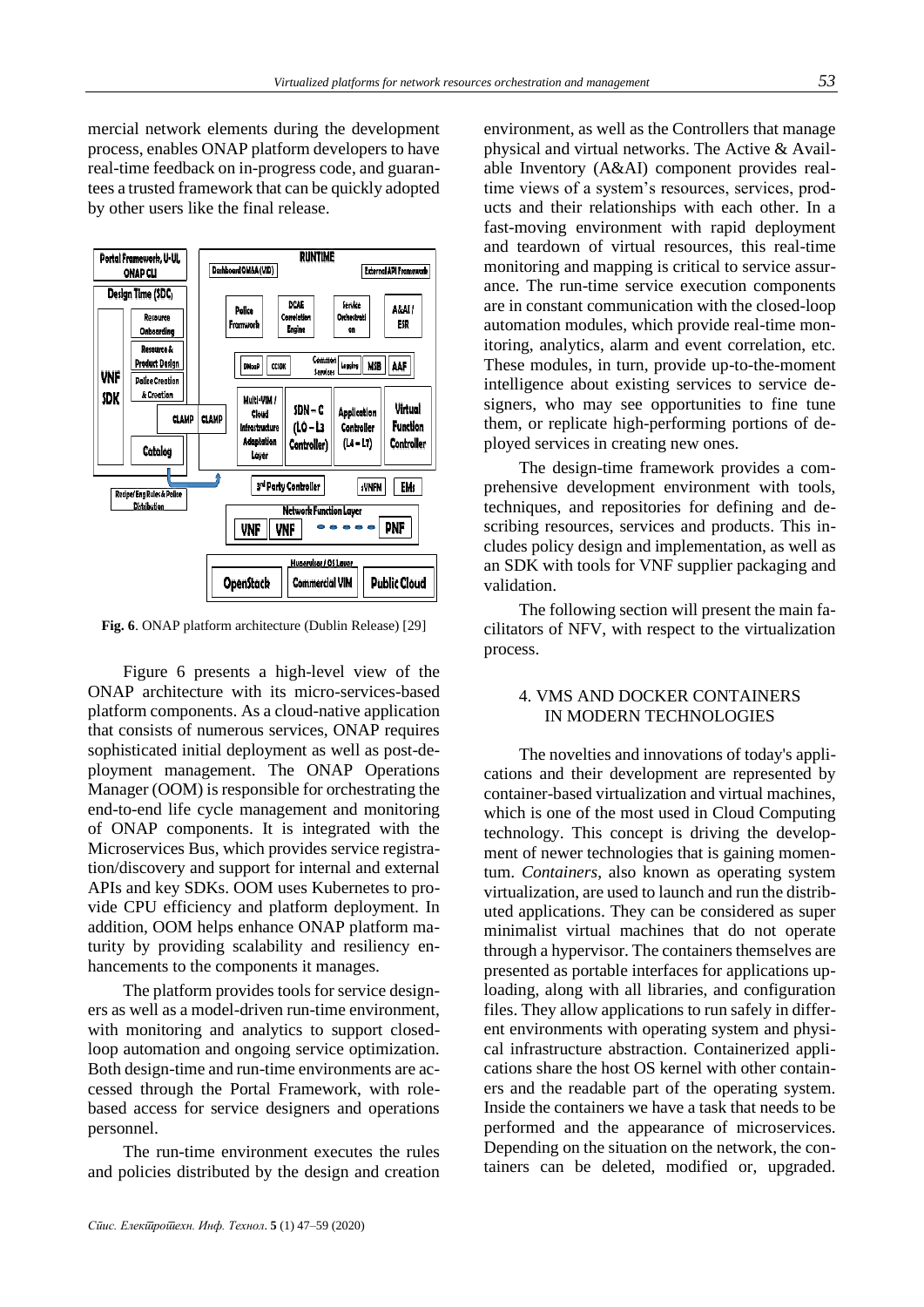Popular container management and management software are: Kubernetes, Docker Swarm, Amazon ECS, Azure Container Service, Marathon, CoreOS Fleet, Open Stack Magnum, Diego, Hashicorp Nomad, Mesos. Opposite containers are *virtual machines* that represent a simulation of a computer system, i.e. a larger number of hardware components represented by a single software entity. Operating systems and their applications share hardware resources on a single server called host or serverbased or multiple hosts. Each virtual machine requires its own basic operating system while the hardware is virtualized. Crucial to virtual machines is the presence of the *hypervisor* (a key difference in the structure between containers and virtual machines, Figure 7), or known as a *virtual machine monitor* that represents software, i.e. the firmware for creation and functionality of virtual machines. The virtual machines enable all operating system resources to run the applications and, to have available all established management tools. It also provides availability of fixed security tools, and enables better security controls. Popular VM providers are: VMware vSphere, VirtualBox, Xen, Hyper-V, KVM.



**Fig. 7**. Virtual machine structure vs. container structure

Although they share common characteristics in terms of sharing physical resources, there are still differences between them. Initially this is the appearance of the hypervisor in the virtual machine`s architecture, that is not present in the containers. Moreover, the smaller overhead, faster operation and faster initial lift are features of the containers while the virtual machines are far better with reliability mechanisms. The virtual machines have the isolation feature that enable operating system to be separate for each application and, to each virtual machine and is not shared with other virtual machines. Isolation represents the concept that allows all VMs to continue to operate, when one of them experiences a system outage or security issue.

Communication with containers is also used in medicine when setting up appropriate software that will communicate with the database and gather the necessary information for appropriate medical treatment. All this is done in order not to interfere with this data and to properly pronounce the necessary diagnosis and document it in the database.

The following subsections elaborates on some of the most popular container use and management software.

#### 4.1. *Docker containerization*

The Docker [30], is one of the three most popular container (usage and management) software besides *Kubernetes* and *Mesos*. There are several noteworthy terms when it comes to this type of technology. First and foremost is the notion of container image (based on the function of this container software), which allows containers to be used on any host, usually with a Linux kernel. Although containers have been known for several years, they have become popular with the introduction of Docker. This approach enables much faster implementation and deployment of applications compared to access using VMs. Container image is a snapshot of a file system on a disk that can be saved to disk. The container file system is organized in levels so that each container image can indicate from which parent image it originates. Because of this tiered organization, container images are small. Every desktop image allows software tools, such as Docker, to simplify the design and management process. So, using Docker the whole image container can be raised with a single command. One Docker container has everything necessary for the application to be active. Docker containers are created from the Docker image and they can be dropped, shut down, stopped, moved or deleted. Each Docker container (runtime instance) has an operating system, user files and meta-data, and can be run on a physical server, a virtual machine, a data center, in the cloud (private or public), on a laptop, or on a desktop computer (Figure 8).

Other additional tools for Docker containers are:

**Docker machine** – enables to change the number of Docker hosts;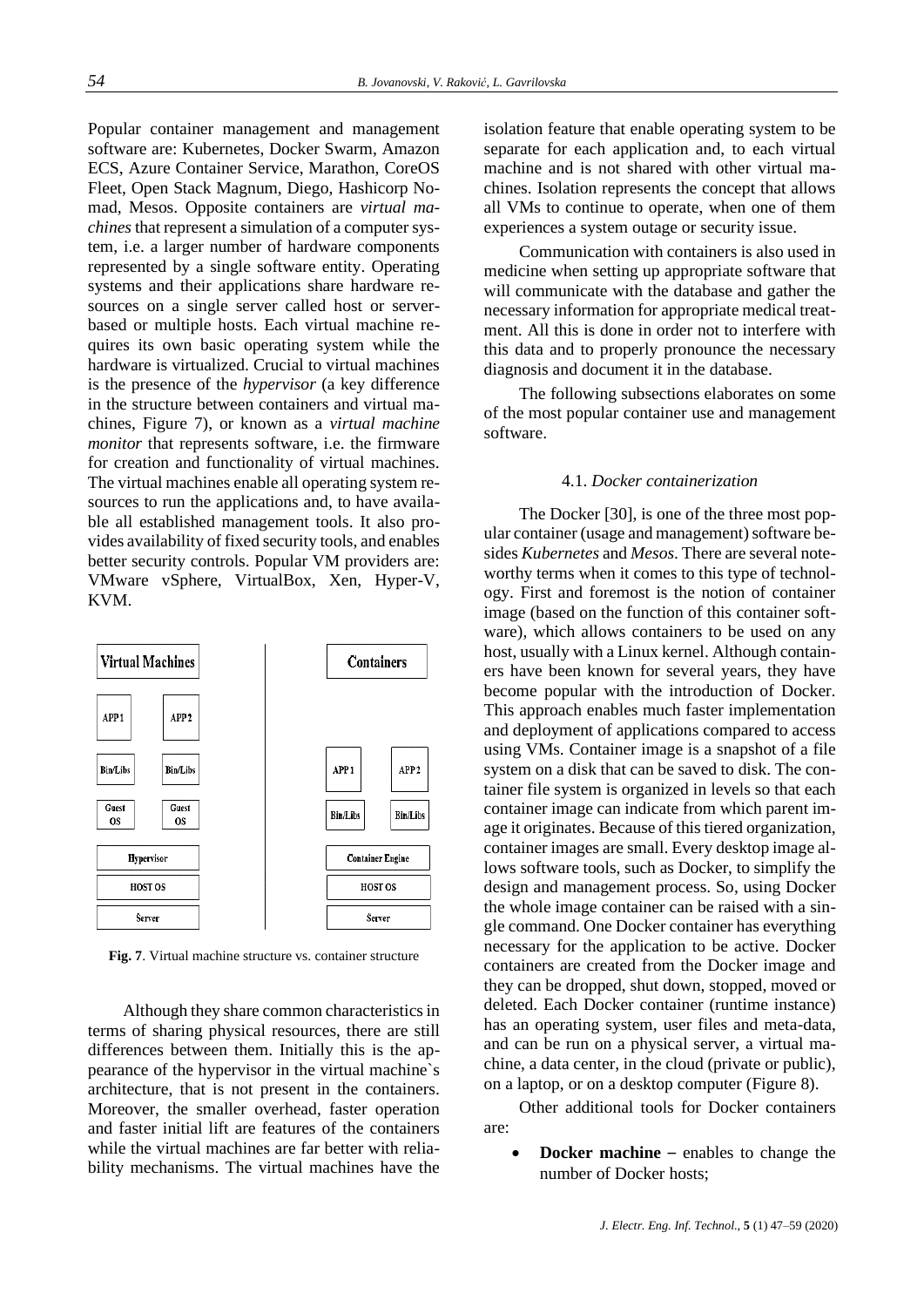- **Docker compose** facilitates the development of complex and distributed applications;
- **Docker swarm** provides clustering.



**Fig. 8**: Docker image – the way of creating

## 4.2. *Docker VS OpenStack*

Based on the previously available open source technologies, the Docker has created a standard way to deploy applications in appropriate containers that will later allow them to work in different environments. It has several advanced open source projects that complement this platform. It allows expanding towards the companies such as the giant Microsoft and Google. Needless to mention, OpenStack (Cloud Based Operating System) [31], [32], [33], also supports containers that can run on virtual machines or bare-metal. There was a need to find a solution from OpenStack that would make a good combination of communication between containers and virtual machines (the solution fell on Open-Stack in 2014 with the introduction of the Magnum projects [34], Murano [35] and Kolla [36]). Containers do not incorporate the same security features and mechanisms as virtual machines. In order to alleviate this issue, the combination of hypervisorbased virtualization (e.g. OpenStack) with containers (e.g. Docker) provides a hybrid solution that incorporates the flexibility and agility advantages of containers and the security and insulation benefits of hypervisor-based virtualization.

## 4.3. *Kubernetes*

Kubernetes [37] is an open source platform for deploying and managing containers. It provides a container runtime, container orchestration, container-centric infrastructure orchestration, self-healing mechanisms, service discovery and load balancing. It's used for the deployment, scaling, management, and composition of application containers across the clusters of hosts.

It aims to reduce the burden of orchestrating the underlying compute, network, and storage infrastructure, and enables application operators and developers to focus entirely on container-centric workflows for self-service operation. It allows developers to build custom workflows and higherlevel automation to deploy and manage applications consisting of multiple containers. Kubernetes is a very flexible and extensible platform. It allows consuming its functionality, or use proprietary solution in lieu of the built-in functionality. It can be also integrated into specific environment with added additional capabilities.

A Kubernetes environment consists of a control plane (master), a distributed storage system for keeping the cluster state consistent, services, networking, pods and a number of cluster nodes (Kubelets) (Figure 9).



**Fig. 9**: Overview of Kubernetes architecture [37]

*Kubernetes control plane.* The control plane is the system that maintains a record of all Kubernetes objects. It continuously manages object states, responding to changes in the cluster; it also works to make the actual state of system objects match the desired state. As the above illustration shows, the control plane is made up of three major components: kube-apiserver, kube-controller-manager and kubescheduler. These can all run on a single master node, or can be replicated across multiple master nodes for high availability. The API Server provides APIs to support life cycle orchestration (scaling, updates, and so on) for different types of applications. It also acts as the gateway to the cluster, so the API server must be accessible by clients from outside the cluster. Clients authenticate via the API Server, and also use it as a proxy/tunnel to nodes and pods (and services),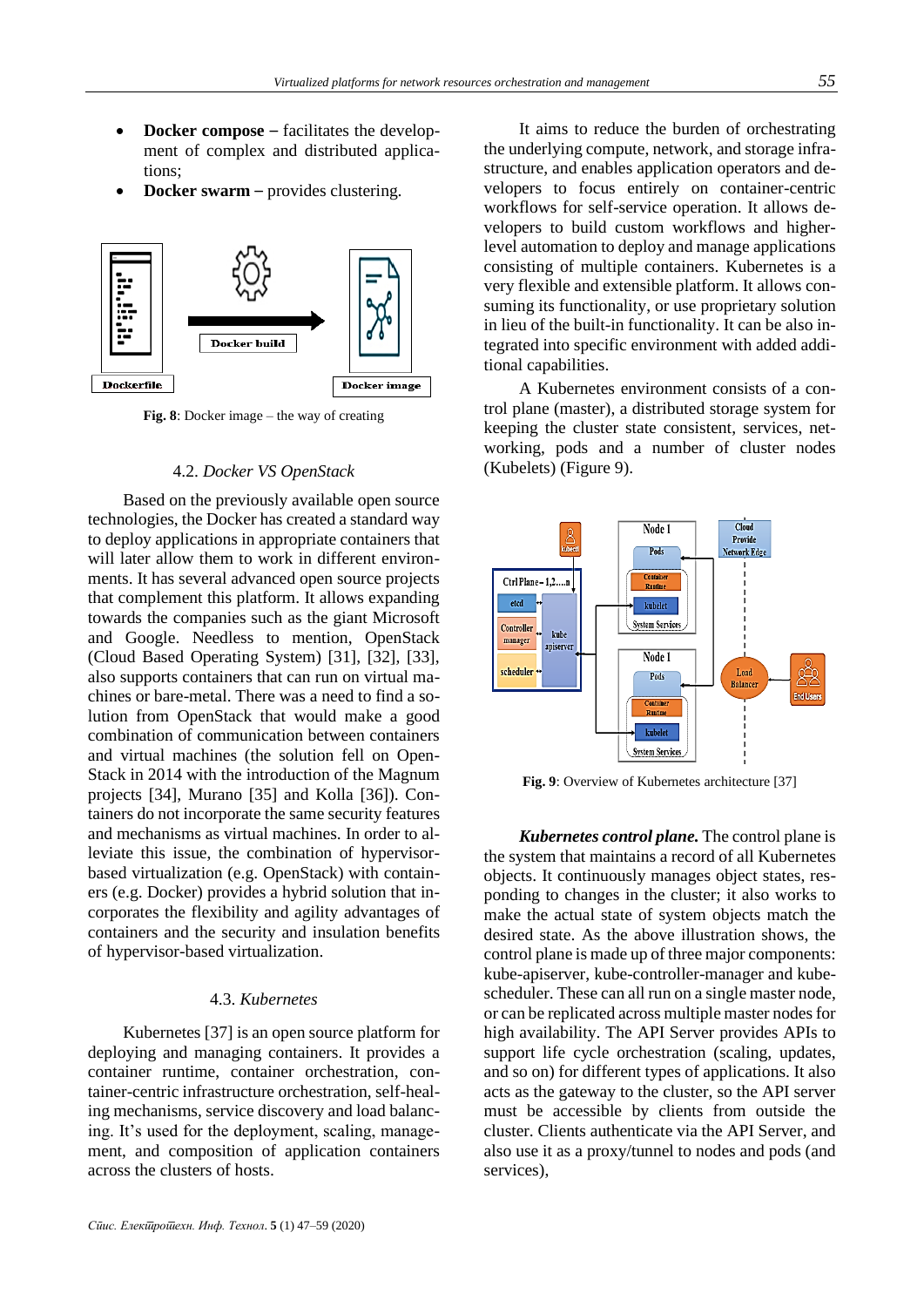*Cluster nodes.* Represent machines that run containers and are managed by the master nodes. The Kubelet is the primary and the most important controller in Kubernetes. It's responsible for driving the container execution layer, typically Docker;

*Pods and services.* Pods are one of the crucial concepts in Kubernetes, as they are the key construct that developers interact with;

*Kubernetes services.* Services are the Kubernetes way of configuring a proxy to forward traffic to a set of pods. Instead of static IP address-based assignments, services use selectors (or labels) to define which pods uses which service. These dynamic assignments make releasing new versions or adding pods to a service really easy. Anytime a Pod with the same labels as a service is spun up, it's assigned to the service;

*Kubernetes networking.* Networking Kubernetes has a distinctive networking model for clusterwide networking. In most cases, the Container Network Interface (CNI) uses a simple overlay network (like Flannel [38]) to obscure the underlying network from the pod by using traffic encapsulation. In both cases, pods communicate over a cluster-wide pod network, managed by a CNI provider.

## 5. PRACTICAL IMPLEMENTATION

The practical implementation consists of a demo platform with designed interfaces between two client-server entities in a fully virtualized LTE system and a proposed algorithm for reconfiguring base station parameters in real time. It allows fully flexible and programmable communication between the entities of the network, and can perform full adaptation to the requirements of the users. This section presents the full structure and detailed description of the demo platform and its functionalities. The reconfiguration of the base station's parameters is performed according the developed program code (denoted as **script.sh** in the remainder of the paper) introducing thresholds set to three selected parameters: the *number of max users*, the *bit rate from the base station to the user (downlink)* and *the bit rate from the user to the base station (uplink)*.

## 5.1. *The platform overview*

This subsection describes the technical specifics of the demo platform. The platform consists of a virtualized LTE system (3GPP Rel. 14) that can be used for practical experimentations related to V-RAN deployment and orchestration. It consists of four core logical entities, Remote Radio Head (USRP X310), compute node, LTE UEs and system controller (Figure 10). All components are implemented and designed on commercial based hardware.



**Fig. 10**. Logical entities on demo platform

The major functionalities of these entities are:

The **system controller** represents the core control and management entity responsible for the orchestration and operation of the virtualized LTE system. It incorporates the **script.sh** functionalities and facilitates the reconfiguration process of the virtualized LTE **eNodeB**.

The **Remote Radio Head (RRH)** is implemented on a Software Defined Radios (SDR) platform utilizing the Universal Software Radio Peripheral (USRP) X310 devices, developed by National Instruments. They act as the radio hardware of the virtualized LTE system, i.e. the radio hardware of the virtualized **eNodeB**.

The **compute node** is responsible for the RAN-specific baseband processing. It runs the baseband processing in a container-based virtualization that utilizes the Docker framework. The specific experiment platform uses commercial LTE software, *Amarisoft*, which implements a commercial-grade full stack LTE Rel. 14. The Amarisoft can be executed on General-Purpose Processors (GPP) and is compatible with any RF front-end, such as the USRP devices.

The **LTE UEs** are represented by two Handheld handsets (Samsung Galaxy S9). The UEs are responsible for triggering the communication process with the virtualized LTE system. The UEs incorporate the Rhode & Schwartz *QualiPoc software* that is specifically designed for commercial grade performance monitoring of cellular systems.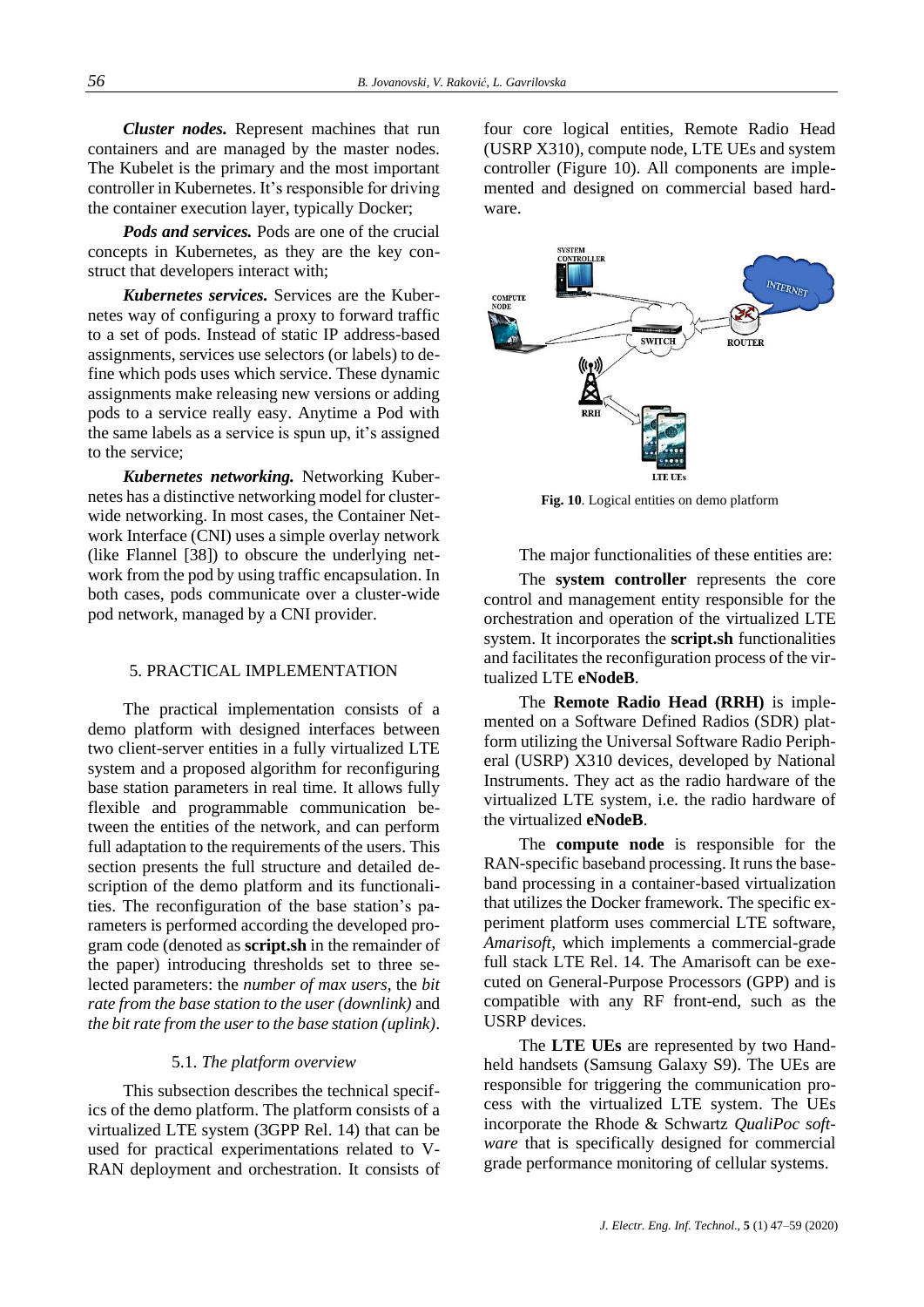#### 5.2. *Performance analysis*

This subsection presents the performance analysis of the virtualized LTE system by exploiting the **script.sh**. The main goal of script.sh is to *dynamically* reconfigure the virtualized LTE system based on the underlying communication parameters, (e.g. channel utilization, aggregate system throughput, number of active devices). These types of reconfigurations can be especially important for plethora of scenarios such as flash crowds, emergency situations, energy efficiency, etc. Figure 11 depicts the generic message sequence chart (MSC) of the scriptsh.



**Fig. 11**. MSC of script.sh

The performance analysis focuses on the eNodeB *channel bandwidth reconfiguration* capabilities, orchestrated by the scrip.sh. The presented results delineate specific Key Performance Indicators (KPIs) related to the virtualized system reconfiguration, i.e. channel bandwidth reconfiguration. Specifically, the KPIs of interest are the *required time for LTE system reconfiguration* and the UE *communication reestablishment period.* Table 1 presents the relevant system parameters for the performance analysis.

Figure 12 depicts the eNodeB reconfiguration and UE connection reestablishment process, for different LTE channel bandwidths. The presented results are gathered from the Rhode & Schwartz QualiPoc software and show case the system behavior during the reconfiguration process. The arrow in Figure 12, denotes the reconfiguration period of interest. It is evident that the reconfiguration time and UE connection reestablishment is in the order of seconds. This is significantly faster, compared to the conventional (non-virtualized) wireless system. The results in Figure 12 demonstrate that RAN virtualization can foster fast reconfiguration and deployment capabilities, which are of outmost importance for future wireless systems, such as 5G. For example, the 5GPPP requirements for fast creation of services specify that the average creation time should be less than 90 minutes [39]. This is significantly higher than the measured reconfiguration and the communication reestablishment periods, of the presented virtualized LTE system.

|  | a | <sub>b</sub> I |  |  |  |
|--|---|----------------|--|--|--|
|--|---|----------------|--|--|--|

*System parameters*

| System parameters       | Parameter value                         |  |  |
|-------------------------|-----------------------------------------|--|--|
| Channel bandwidth (MHz) | 5, 10, 15, 20                           |  |  |
| No. of eNodeB           | 1                                       |  |  |
| No. of UEs              | 2                                       |  |  |
| Antenna mode            | $2\times2$ MIMO                         |  |  |
| LTE earfcn              | 3350                                    |  |  |
| Modulation              | Adaptive based on channel<br>conditions |  |  |
| UE type                 | Samsung Galaxy S9                       |  |  |



**Fig. 12**: eNodeB reconfiguration for different channel bandwidths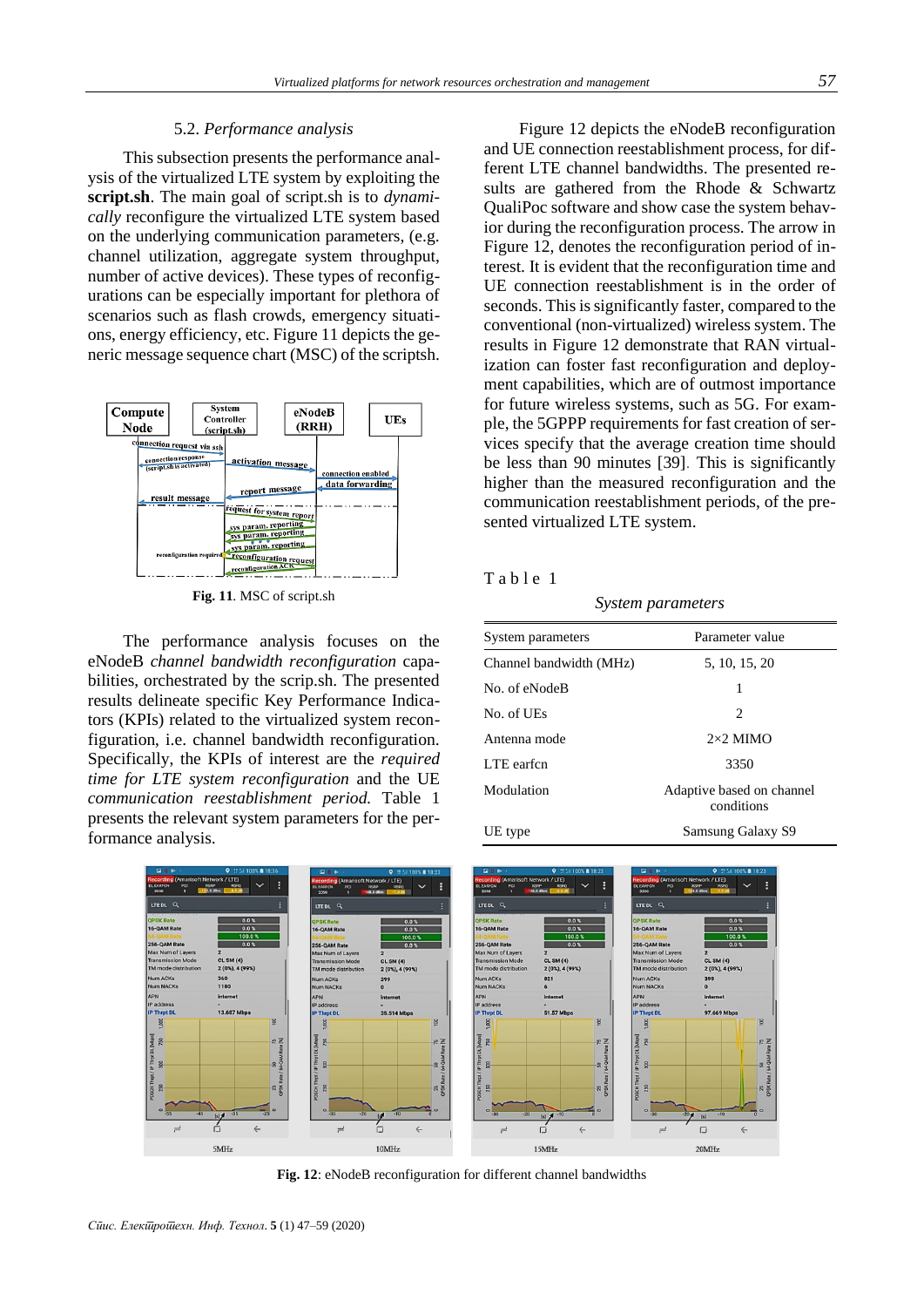Table 2 presents the communication reestablishment period with respect to the system reconfiguration bandwidth.

## Table 2

*Communication reestablishment period*

| Bandwidth (MHz)                                             | 5 10 15 20 |  |
|-------------------------------------------------------------|------------|--|
| Communication reestablishment period (s) 3.5 3.86 5.02 6.23 |            |  |

The results in the table show that the reconfiguration and the communication reestablishment process are proportional to the channel bandwidths. Higher channel bandwidths result in longer system deployment and communication reestablishment periods. This is a valuable insight that should be taken into consideration when performing system reconfigurations, especially for mission critical scenarios, where the system outage should be minimal.

#### 6. CONCLUSION

Traditional networks have a big challenge to respond to huge customer demands, exponentially growing number of devices, and explosive requirements for broadband and network access everywhere. It raises a problem of network capacity. The increase in capacity initially has been solved with hardware extensions that make this process too slow and expensive.

The next generation of mobile networks is facing new key requirements such as: increasing data speeds, connecting a large number of devices to the network, efficient utilization of hardware resources, energy efficiency of systems, etc. It inevitably requires design of new network architectures that will offer a flexible and adaptable solution. The SDN and NFV are possible solutions which design is based on software-defined approach, utilization of virtualization technology and easy and dynamic adaptation to new requirements. The SDN separates the data from the control plane and introduces centralized control, thereby making the networks programmable. The NFV seeks to optimize and improve network services and features by virtualizing and moving their implementation from specialized, proprietary hardware to software running on standard servers. Together, they offer powerful tools for creating smarter, more agile and more efficient networks.

The paper provides an overview of the SoA solutions for wireless network virtualization, i.e. OSM and ONAP. Moreover, the paper presents the results of the designed demo platform (based on the OSM concept), which consists of a virtualized LTE system designed for deployment and orchestration of network resources. А developed program code was implemented to reconfigure the base station in real time according to pre-set thresholds. The performance analyses show that wireless virtualization *can foster fast and efficient network deployment and reconfiguration*. Moreover, the results show that there is a *correlation between the network deployment and communication reestablishment with the system channel bandwidth*. This aspect should be taken into consideration in situations where the system outage, due to reconfiguration, should be kept minimal.

**Acknowledgement.** This work was funded by the NATO SPS programme through the G5269 FALCON project (2017–2020). The authors would like to thank the Ass. Prof. Daniel Denkovski (*"Ss. Cyril and Methodius" University in Skopje, R.N. Macedonia*) for his cooperation and involvement in setting up the demo platform.

#### **REFERENCES**

- [1] Online information[: https://www.sdxcentral.com/sdn/netw](https://www.sdxcentral.com/sdn/net) ork-virtualization/definitions/whats-network-irtualization/
- [2] Online information: [https://ostec.blog/en/general/virtualiz](https://ostec.blog/en/general/virtualiz%20a)  [at](https://ostec.blog/en/general/virtualiz%20a)ion-concepts-and-terminologies.
- [3] Gavrilovska, L., Raković, V., Denkovski, D.: Aspects of resource scaling in 5G-MEC: Technologies and opportunities, *IEEE Globecom* (Dec. 2018).
- [4] Online information: [https://www.cisco.com/c/en/us/sol](https://www.cisco.com/c/en/us/so)uti ons/software-defin ed-networking/sdn-vs-nfv.html.
- [5] Kreutz, D., Ramos, F. M. V., Verissimo, P., Rothenberg, C. E., Azodolmolky, S., Uhlig, S. , "Software-Defined Networking: A Comprehensive Survey", *Proceedings of the IEEE* ,Vol. 103, No. 1 (January, 2015).
- [6] Han, B., Gopalakrishan, V., Ji, L., Lee, S.: Network Function Virtualization: Challenges and opportunites for innovations, *IEEE Communications Magazine* (February 2015).
- [7] Mijumbi, R., Serrat, J., Gorricho, J., Bouten, N., Turck, F., Boutaba, R.: Network Function Virtualization: State-ofthe-art and Research Challenges, *IEEE Communications Surveys & Tutorials,* Volume PP, Issue 99 (September 2015).
- [8] Pianese, F., Bosch, P., Duminuco, A., Janssens, N., Stathopoulos, T., Steiner, M.: Toward a Cloud Operating System, *IEEE Communications Magazine,* 2010 DOI: 10.1109/NOMSW.2010.5486552.
- [9] Online information: https://www.zdnet.com/article/whatis-cloud-computing-everything-you-need-to-know-frompublic-and-private-cloud-to-software-as-a/.